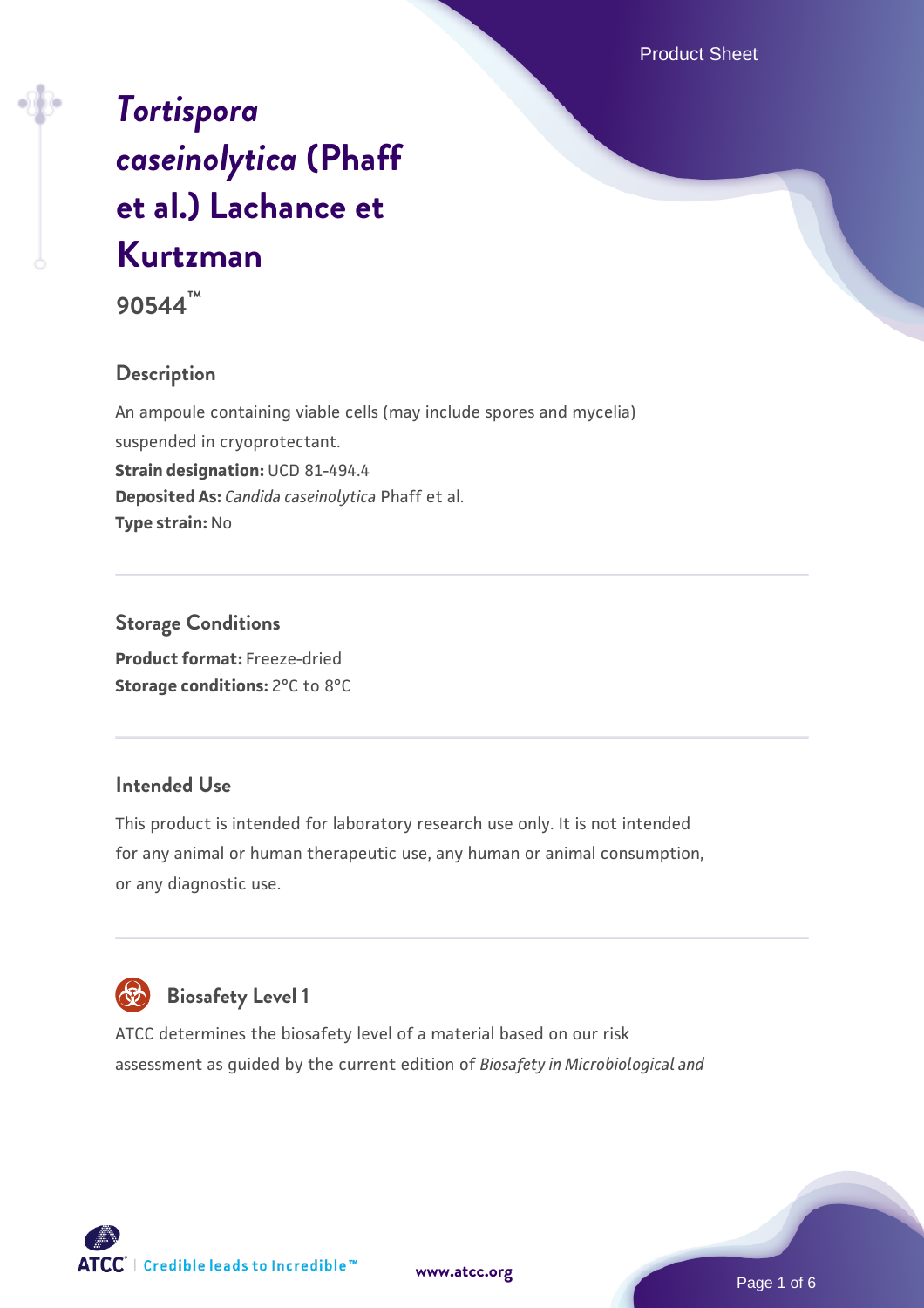*Biomedical Laboratories (BMBL)*, U.S. Department of Health and Human Services. It is your responsibility to understand the hazards associated with the material per your organization's policies and procedures as well as any other applicable regulations as enforced by your local or national agencies.

ATCC highly recommends that appropriate personal protective equipment is always used when handling vials. For cultures that require storage in liquid nitrogen, it is important to note that some vials may leak when submersed in liquid nitrogen and will slowly fill with liquid nitrogen. Upon thawing, the conversion of the liquid nitrogen back to its gas phase may result in the vial exploding or blowing off its cap with dangerous force creating flying debris. Unless necessary, ATCC recommends that these cultures be stored in the vapor phase of liquid nitrogen rather than submersed in liquid nitrogen.

# **Certificate of Analysis**

For batch-specific test results, refer to the applicable certificate of analysis that can be found at www.atcc.org.

#### **Growth Conditions**

**Medium:**  [ATCC Medium 28: Emmons' modification of Sabouraud's agar/broth](https://www.atcc.org/-/media/product-assets/documents/microbial-media-formulations/2/8/atcc-medium-28.pdf?rev=0da0c58cc2a343eeae735016b70809bb) [ATCC Medium 323: Malt agar medium](https://www.atcc.org/-/media/product-assets/documents/microbial-media-formulations/3/2/3/atcc-medium-323.pdf?rev=58d6457ee20149d7a1c844947569ef92) [ATCC Medium 200: YM agar or YM broth](https://www.atcc.org/-/media/product-assets/documents/microbial-media-formulations/2/0/0/atcc-medium-200.pdf?rev=ac40fd74dc13433a809367b0b9da30fc) **Temperature:** 24-26°C **Atmosphere:** Aerobic



**[www.atcc.org](http://www.atcc.org)**

Page 2 of 6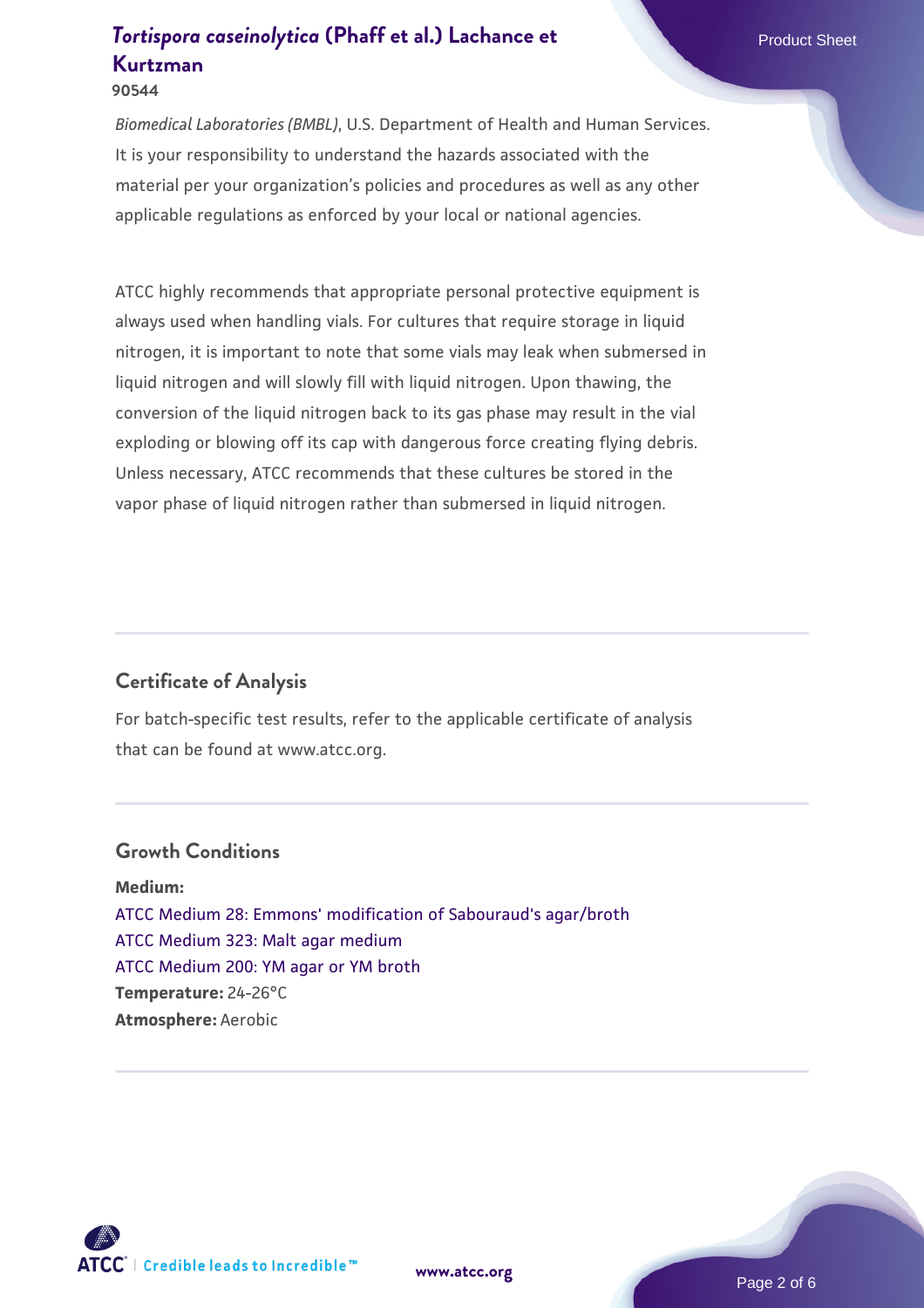**90544**

#### **Handling Procedures**

For **freeze-dry (lyophilized)** ampoules:

- 1. Open an ampoule according to enclosed instructions.
- 2. From a single test tube of **sterile distilled water** (5 to 6 mL), withdraw approximately 0.5 to 1.0 mL with a sterile pipette and apply directly to the pellet. Stir to form a suspension.
- 3. Aseptically transfer the suspension back into the test tube of sterile distilled water.
- Let the test tube sit at room temperature (25°C) undisturbed for **at** 4. **least 2 hours**; longer (e.g., overnight) rehydration might increase viability of some fungi.
- Mix the suspension well. Use several drops (or make dilutions if desired) 5. to inoculate recommended solid or liquid medium. Include a control that receives no inoculum.
- 6. Incubate the inoculum at the propagation conditions recommended.
- 7. Inspect for growth of the inoculum/strain regularly. The sign of viability is noticeable typically after 1-2 days of incubation. However, the time necessary for significant growth will vary from strain to strain.

#### **Notes**

Additional information on this culture is available on the ATCC® web site at www.atcc.org.

# **Material Citation**

If use of this material results in a scientific publication, please cite the material in the following manner: *Tortispora caseinolytica* (Phaff et al.) Lachance et Kurtzman (ATCC 90544)

## **References**

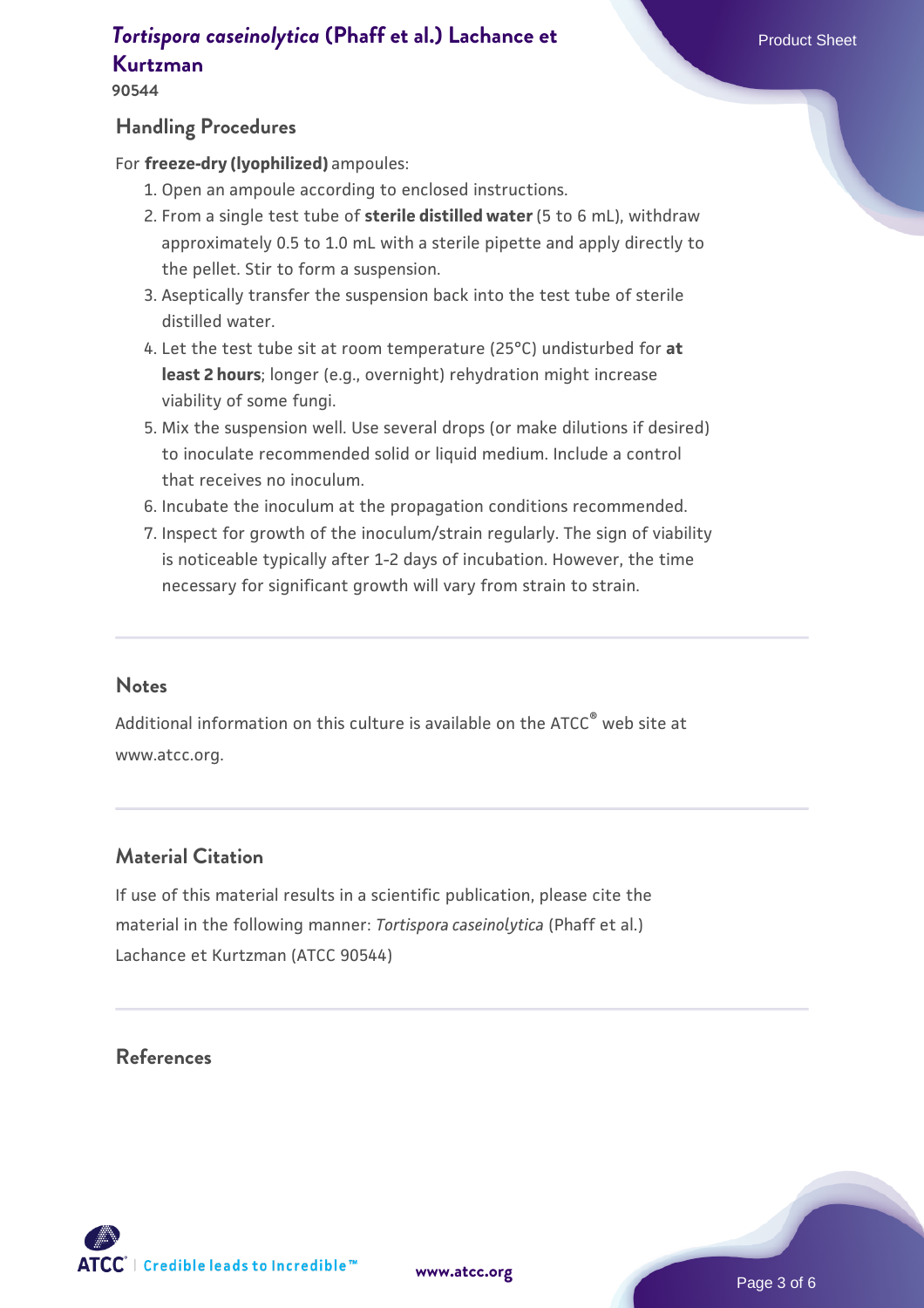**90544**

References and other information relating to this material are available at www.atcc.org.

#### **Warranty**

The product is provided 'AS IS' and the viability of ATCC® products is warranted for 30 days from the date of shipment, provided that the customer has stored and handled the product according to the information included on the product information sheet, website, and Certificate of Analysis. For living cultures, ATCC lists the media formulation and reagents that have been found to be effective for the product. While other unspecified media and reagents may also produce satisfactory results, a change in the ATCC and/or depositor-recommended protocols may affect the recovery, growth, and/or function of the product. If an alternative medium formulation or reagent is used, the ATCC warranty for viability is no longer valid. Except as expressly set forth herein, no other warranties of any kind are provided, express or implied, including, but not limited to, any implied warranties of merchantability, fitness for a particular purpose, manufacture according to cGMP standards, typicality, safety, accuracy, and/or noninfringement.

#### **Disclaimers**

This product is intended for laboratory research use only. It is not intended for any animal or human therapeutic use, any human or animal consumption, or any diagnostic use. Any proposed commercial use is prohibited without a license from ATCC.

While ATCC uses reasonable efforts to include accurate and up-to-date information on this product sheet, ATCC makes no warranties or representations as to its accuracy. Citations from scientific literature and patents are provided for informational purposes only. ATCC does not warrant

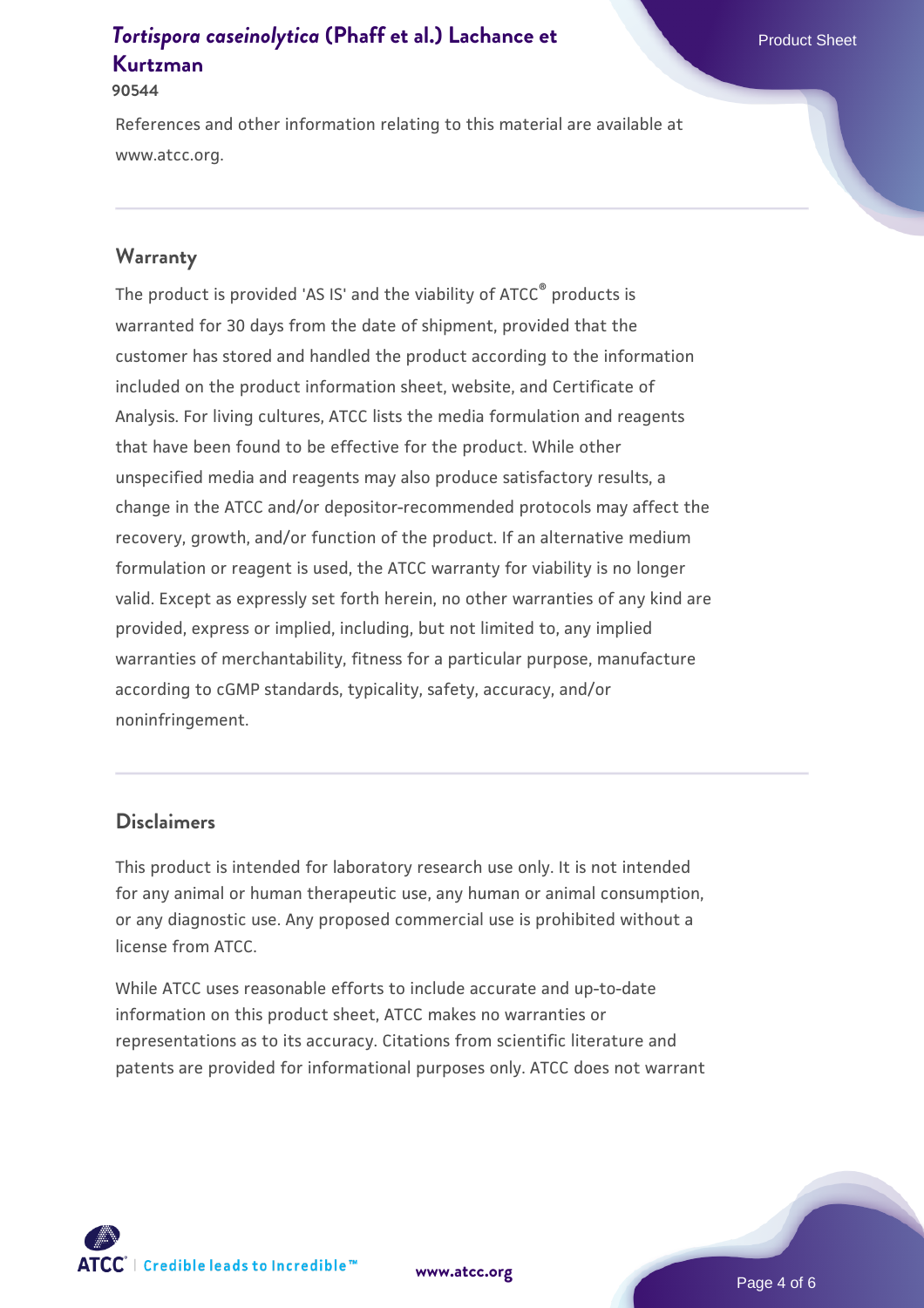**90544**

that such information has been confirmed to be accurate or complete and the customer bears the sole responsibility of confirming the accuracy and completeness of any such information.

This product is sent on the condition that the customer is responsible for and assumes all risk and responsibility in connection with the receipt, handling, storage, disposal, and use of the ATCC product including without limitation taking all appropriate safety and handling precautions to minimize health or environmental risk. As a condition of receiving the material, the customer agrees that any activity undertaken with the ATCC product and any progeny or modifications will be conducted in compliance with all applicable laws, regulations, and guidelines. This product is provided 'AS IS' with no representations or warranties whatsoever except as expressly set forth herein and in no event shall ATCC, its parents, subsidiaries, directors, officers, agents, employees, assigns, successors, and affiliates be liable for indirect, special, incidental, or consequential damages of any kind in connection with or arising out of the customer's use of the product. While reasonable effort is made to ensure authenticity and reliability of materials on deposit, ATCC is not liable for damages arising from the misidentification or misrepresentation of such materials.

Please see the material transfer agreement (MTA) for further details regarding the use of this product. The MTA is available at www.atcc.org.

# **Copyright and Trademark Information**

© ATCC 2021. All rights reserved. ATCC is a registered trademark of the American Type Culture Collection.

## **Revision**

This information on this document was last updated on 2021-05-19

## **Contact Information**



**[www.atcc.org](http://www.atcc.org)**